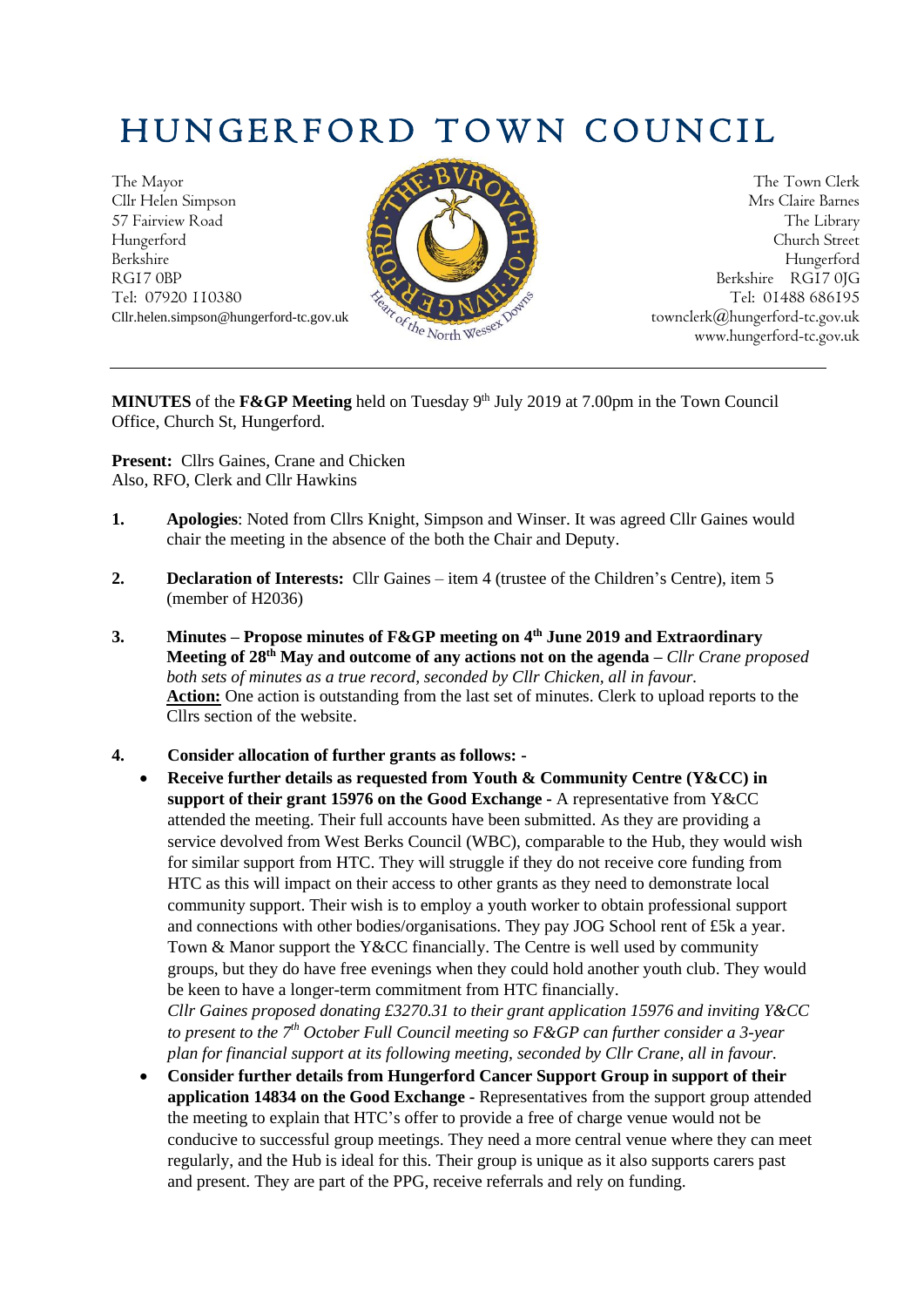*Cllr Chicken proposed donating £250 to their grant application, seconded by Cllr Crane, all in favour.*

- **Consider further details from Armadillo on the direct benefits to Hungerford residents reference their applications 14766 and 14778 on The Good Exchange –** *After discussion Cllr Crane proposed donating £100 to both of Armadillo's grant applications, seconded by Cllr Chicken, all in favour.*
- **Late grant application from Hungerford Nursery for their sensory garden –** *After discussion, Cllr Chicken proposed donating £300 to the Nursery grant application 16093, seconded by Cllr Crane, one abstention, rest in favour.*
- **Late grant application from the Rotary towards the Rosemary Appeal –** *Cllr Crane proposed no donation, seconded by Cllr Chicken, all in favour.* **Action:** Clerk to advise Rotary, HTC prefer applications through the Good Exchange rather than by an email. If HTC wished to donate to the Rosemary Appeal, they would choose to do so directly through the Good Exchange in order to obtain matched funding.
- **Consider request from the Town Band to install sound absorbers to the Croft Field ceiling – Refer to the quotations –** It was noted HTC have already donated £1400 to the band this year. Concern was expressed that sound absorbers may not be sufficient, and H&S should be considered. It was suggested the ceiling could be raised instead to the rafters*. Cllr Gaines proposed we defer the decision to grant a donation, invite Town Band to present to Full Council and consider the possibility of improvements to the ceiling as part of overall improvements planned for the centre once S106 money is received, seconded by Cllr Crane, all in favour.*

**Action:** Clerk to invite Town Band to next Full Council.

#### **5. Finance: -**

- **Propose acceptance of bank reconciliation –** The RFO advised chair of F&GP had already checked the reconciliation. *Cllr Chicken proposed acceptance of the reconciliation of 31st May, seconded by Cllr Crane, all in favour.*
- **Propose renewal of funds of £85k with Close Brothers –** *Cllr Chicken proposed renewal of the £85k investment with Close Brothers at 1.15%, seconded by Cllr Gaines, All in favour.*
- **Effectiveness of Safe-guarding public money – refer to attachment –** The RFO talked through the document and advised this needed to be reviewed annually. *Cllr Chicken proposed the document as satisfactory for HTC, seconded by Cllr Crane, all in favour.*
- **Propose acceptance of quote for a further order of Freedom of the Town Medals –** *Cllr Gaines proposed ordering 20 medals at the reduced rate, at a cost of £1560 (money to be taken from the civic expenses budget), seconded by Cllr Crane, all in favour.*
- **Propose agreement for office to order an additional trophy for Hungerford in Bloom residential 'best in category' in honour of Margaret Wilson and consider planting of a rose –** *Cllr Gaines proposed ordering the glass trophy (preference for blue) at a cost of £33 to be named 'The Margaret Wilson Trophy', seconded by Cllr Crane, all in favour.* Action: Clerk to add the planting of a rose to the Sept Full Council agenda.
- **Propose authorisation to H2036 to appoint a PlanET consultant to assist with site assessment criteria including expenditure up to £1750 –** *Cllr Crane proposed authorisation of expenditure up to £1750, seconded by Cllr Chicken, one abstention, rest in favour.*
- **Propose acceptance of renewal of Great West Way Designated Destination Ambassador membership for year 2 at £1250 plus vat –** Previously Town & Manor (T&M) had agreed to support this initiative financially but then pulled out. Year 1 has been funded by HTC.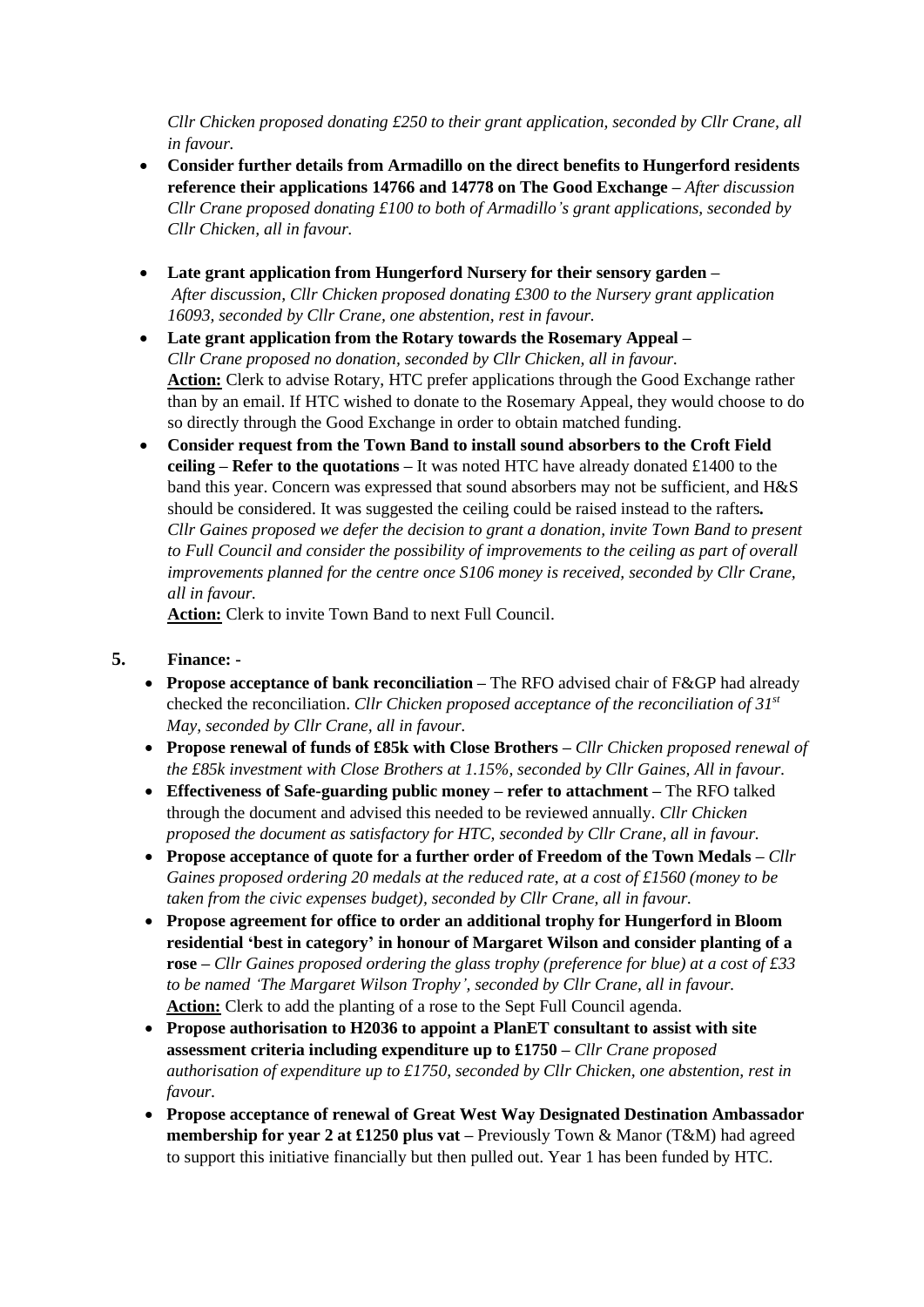Benefits of the membership are ambassador status, promotion of Hungerford and inclusion on the map.

*Cllr Gaines proposed deferring the decision on payment to the 5th August Extra Full Council meeting, seconded by Cllr Chicken, all in favour.*

**Action:** Cllr Crane to re-approach T&M for a contribution ahead of this meeting. **Action:** Cllr Crane to deliver the invoice for half the costs of the Great West Way sign to the AONB.

- **Consider funding of H1 bus route for longer than one year. Previously had a 4-year agreement in place (subject to agreement with WBC) –** It was agreed continuity of a 4 year agreement to keep the costs stable and the vital bus service in place would be preferable. *Cllr Gaines proposed the Clerk approaches WBC for a 4-year agreement (at approx. £4k a year), seconded by Cllr Chicken, all in favour.*
- 6**. Priority Tree work – See attached report**
	- **Propose acceptance of quotation for work to the perimeter of Triangle Field to remove ivy and branches in danger of falling into the road**
	- **Propose acceptance of work to trim back oak branches overhanging gardens in Park Way and take out dead wood, following several complaints**
	- **Propose acceptance of quote to remove trees undermining fence of Swimming Pool House**
	- **Propose acceptance of quote to trim tree root affecting grave**
	- **Propose acceptance of quote to lift canopy of trees overhanging the church clapper gate pathway**
	- **Propose acceptance of quote to finish dead wood removal to the smaller trees at St Lawrence**

*After consideration of the above proposals and costs as detailed in the tree report (attached), Cllr Chicken proposed proceeding with all the works at a cost of £2450, seconded by Cllr Crane, all in favour.*

**7. Agree protocol** – *Cllr Gaines proposed adoption of the new guidance of May 2019, seconded by Cllr Crane, all in favour.* **Action:** Office to issue a table of actions to accompany it.

#### **8. GDPR: - agree to defer the following to Sept F&GP**

- **Consider adoption of Community Engagement Policy –** The Clerk has circulated a draft policy for consideration at a future meeting.
- **Consider adoption of retention policy** *Cllr Chicken proposed deferring both items, seconded by Cllr Gaines, all in favour.*
- 9. **Update on Croft Field-** The Clerk has registered an expression of interest on the portal on WBC website for a reduction in rent (ideally to rent free) or for the option to purchase the freehold. This will be looked at by the devolution team and we wait to hear back.

Meeting closed 8.30pm

FGP190709trees

### **Hungerford Town Council**

**Public Report to: F&GP 9th July 2019** 

**Agenda Item No 6:** Priority Tree Work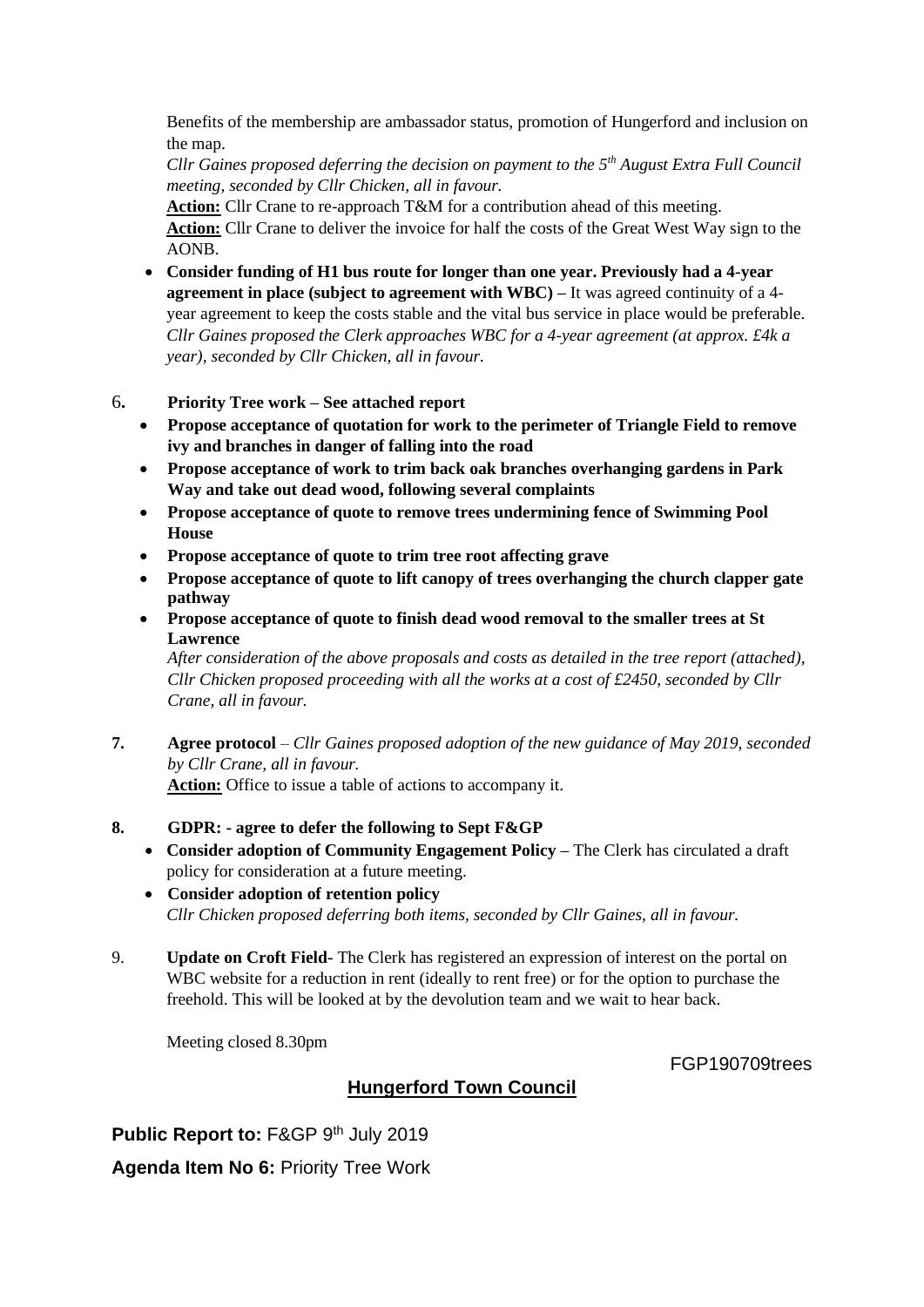**Background** A tree programme has been created and outstanding tree work prioritised

**Reference to Action Plan** Aim – Ensure public open spaces are well maintained (Medium to High Priority)

**Objective** Make safe trees that HTC is responsible for, particularly where adjacent to the roadside, in public open spaces and where damage is being caused to third party property.

Agree the following works which have been identified as the most urgent.

## **Options (including quotations)**

**Triangle field -** A considerable amount of work to be done but in the short term make sure the branches encroaching into the road are cut back and ivy addressed. 2 days' work at £400 per day  $=$  £800

**Recreation Ground** – Cut down Cherries that are affecting the Swimming Pool House wall, shorten back branches on Oak that neighbours are complaining about, remove any significant dead wood from these trees, chip branches which have been dumped on grass heap. Remove and dispose of waste  $=$  £800

**St Lawrence's** - Raise canopy of various trees along the path from Parsonage Lane entrance to church as these are too low to walk under and will give more light to grass. Complete deadwood removal on roadside lawn. Chip, remove and dispose of waste  $=$  £800

**St Saviour's** – Cut root at St saviours churchyard that is close to grave and complaint has been received - £50.

**Available budget (£s) including cost centre** Approx. £4200

**Health & Safety and Legal implications** Liable for third party property damage and injury to members of public

#### **Consultation:**

Permission required from Tree officer at West Berks for work within a conservation area other than work to remove dead wood

### **Other information**

Complaints have been received from residents of Park Way and Swimming Pool House residents

### **Recommendation(s)**

Agree all works identified, totalling £2450, to be carried out asap. Dead wood removal required whilst trees are in leaf.

**Signed:** Town Clerk 3/7/19

## **Review of Effectiveness of safeguarding Public Money**

### **Background**

There is a requirement for members to ensure that the Council has in place safe and efficient arrangements to safeguarding public moneys. This review should be undertaken on an annual basis.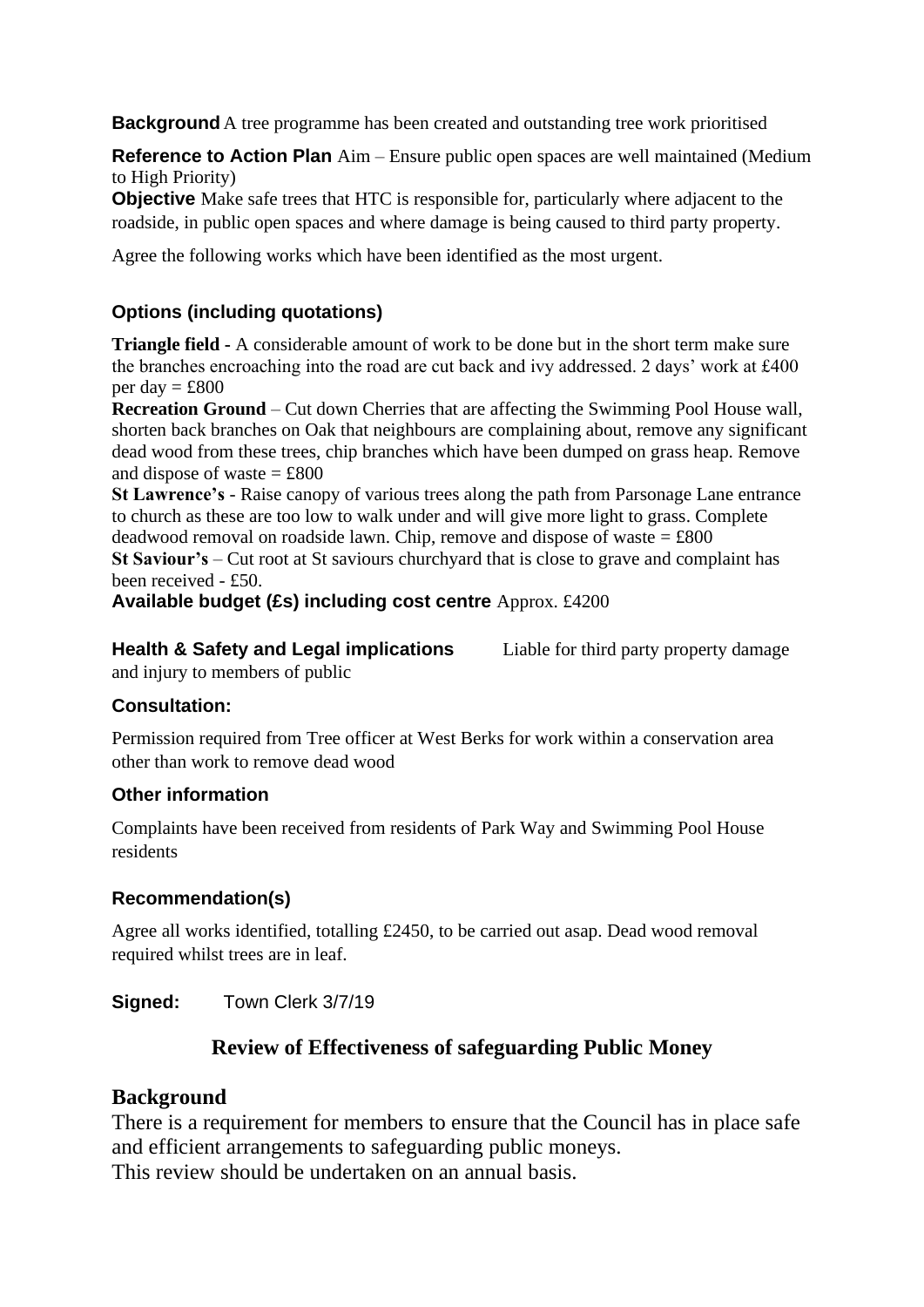# **Review**

Attached is a review of the Council methods of managing the risks and Members are encouraged to question and raise issues if they are not satisfied with the way the arrangements are presently managed.

## **Conclusion**

Subject to any amendments that Members may wish to make, Council are requested to confirm that: -

# **The attached risk review of effectiveness' of safeguarding Public monies meets with Council's requirement.**

Jeff Ford Responsible Financial Officer  $13<sup>th</sup>$  June 2019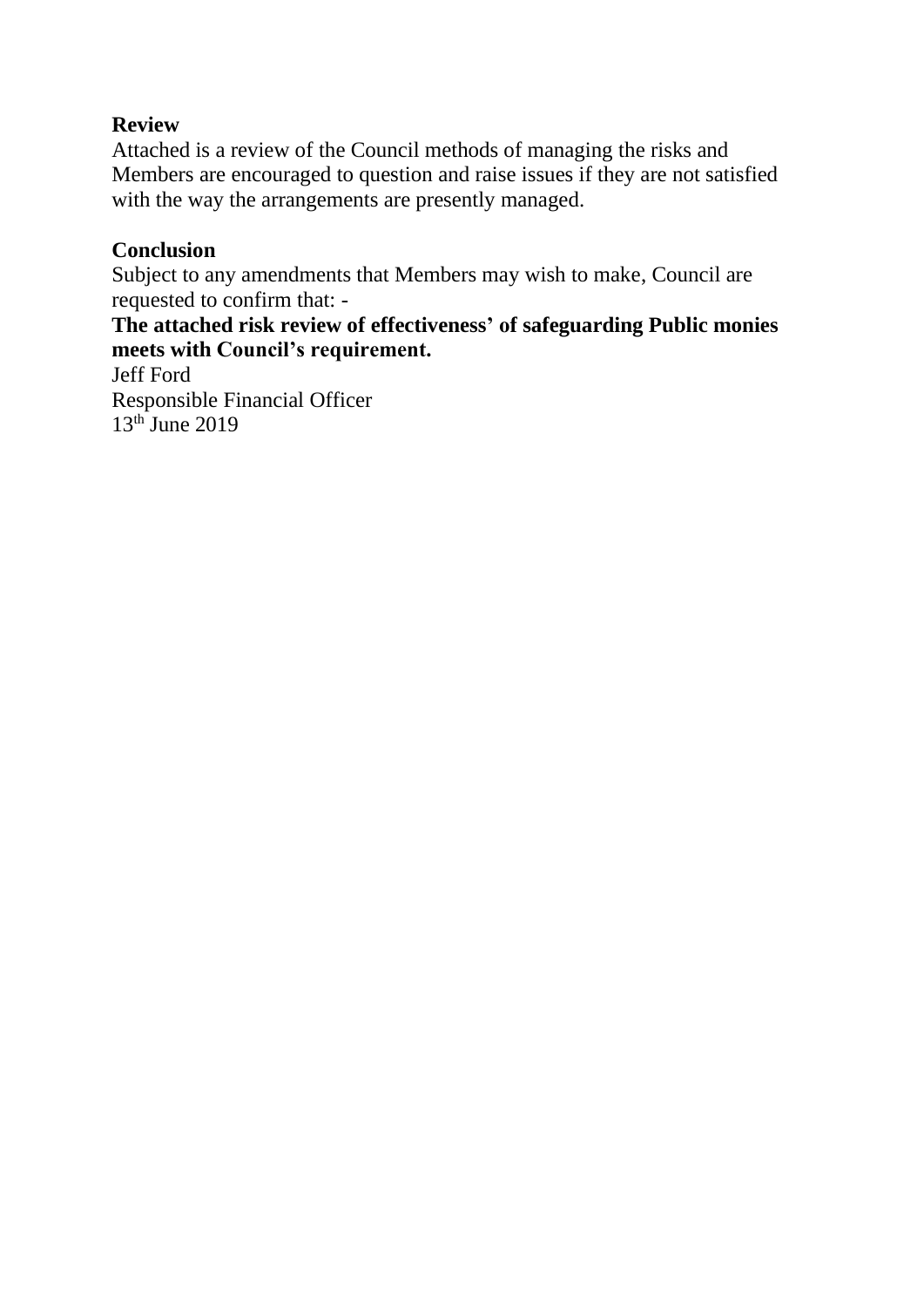| <b>Risk</b>                                                  | <b>Demonstration how</b><br><b>Council Meets it</b>                                                                                                                                                                                                                                                                                                                                                                                                                                                                                                                                                                                   | <b>Frequency</b>                                                | Who is                                                                                                                                     |
|--------------------------------------------------------------|---------------------------------------------------------------------------------------------------------------------------------------------------------------------------------------------------------------------------------------------------------------------------------------------------------------------------------------------------------------------------------------------------------------------------------------------------------------------------------------------------------------------------------------------------------------------------------------------------------------------------------------|-----------------------------------------------------------------|--------------------------------------------------------------------------------------------------------------------------------------------|
|                                                              |                                                                                                                                                                                                                                                                                                                                                                                                                                                                                                                                                                                                                                       |                                                                 | <b>Responsible</b>                                                                                                                         |
| Loss of Petty Cash<br>through lack of<br>Control             | <b>Responsible</b><br>Petty Cash is under<br>control of Clerks<br><b>Assistant Maximum</b><br>£200. Petty cash slips<br>are produced and signed<br>with supporting<br>documentation. When<br>further cash required<br>Withdrawal request<br>with supporting<br>documentation is<br>presented to the RFO.<br>RFO checks petty cash<br>vouchers and checks<br>remaining cash in the<br>tin to agree back to the<br>£200 limit. New number<br>2 Current Account<br>opened for named<br>Councillor to collect<br>cash from post office by<br>use of debit card.<br>RFO checks number 2<br>a/c monthly and transfer<br>funds back to £200. | Petty cash is<br>replenished<br>approximately<br>every 6 weeks. | Clerks assistant,<br>RFO, and review<br>by two members<br>when signing<br>withdrawal<br>authority<br>retrospectively on<br>the cheque run. |
| Payment of<br>Invoices $-$ Risk of<br>fraudulent<br>payments | Invoices received by<br>RFO. Reference is made<br>to Order Book to<br>confirm order placed.<br>Invoices are checked for<br>accuracy and input on to<br>Omega.<br>Cheque/ BACS run<br>produced and reviewed<br>by Town Clerk and<br>Circulated to all<br>Members in advance of<br>the Monthly Town<br>Council Meeting.<br>Invoices and cheques                                                                                                                                                                                                                                                                                         | <b>Monthly Cheque</b><br>Run                                    | RFO / Town<br>Clerk/Members                                                                                                                |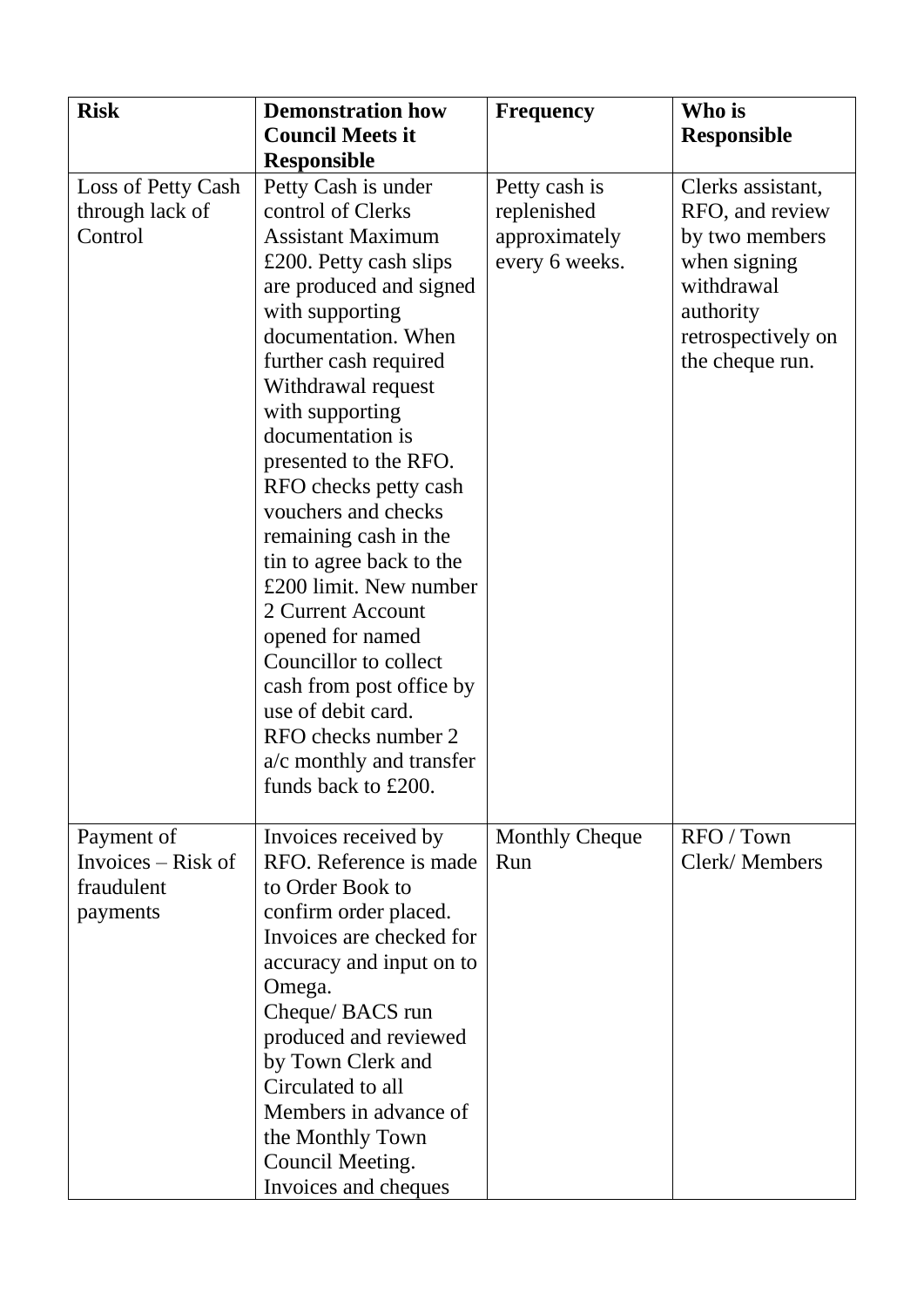|                       | are approved and<br>authorised/signed by<br>two Members.<br>Occasionally urgent<br>cheques/BACS<br>payments are required,<br>and these are reviewed<br>by two Members and<br>reported to Council the<br>following month. |        |                        |
|-----------------------|--------------------------------------------------------------------------------------------------------------------------------------------------------------------------------------------------------------------------|--------|------------------------|
| Failure to bank       | <b>RFO</b> now issues                                                                                                                                                                                                    | Weekly | Clerks assistant/      |
| funds paid to         | invoices mainly on                                                                                                                                                                                                       |        | <b>RFO</b>             |
| Council               | Croft Field. Admin                                                                                                                                                                                                       |        |                        |
|                       | Assistant Pays in funds                                                                                                                                                                                                  |        |                        |
|                       | to bank. RFO checks                                                                                                                                                                                                      |        |                        |
|                       | paying in book, inputs                                                                                                                                                                                                   |        |                        |
|                       | into Omega System.                                                                                                                                                                                                       |        |                        |
|                       | Payments received are                                                                                                                                                                                                    |        |                        |
|                       | reported to Council<br>Monthly. Customers are                                                                                                                                                                            |        |                        |
|                       | encouraged to pay us                                                                                                                                                                                                     |        |                        |
|                       | via BACS.                                                                                                                                                                                                                |        |                        |
| <b>Access to Bank</b> | The banks accounts all                                                                                                                                                                                                   | Daily  | <b>RFO/Town Clerk/</b> |
| Account               | <i>require two members to</i>                                                                                                                                                                                            |        | <b>Members</b>         |
|                       | sign. RFO/Town Clerk                                                                                                                                                                                                     |        |                        |
|                       | have authority to view                                                                                                                                                                                                   |        |                        |
|                       | the Barclays Bank                                                                                                                                                                                                        |        |                        |
|                       | Account and originate                                                                                                                                                                                                    |        |                        |
|                       | payment however it                                                                                                                                                                                                       |        |                        |
|                       | <i>requires two members</i>                                                                                                                                                                                              |        |                        |
|                       | to authorise any                                                                                                                                                                                                         |        |                        |
|                       | payment.                                                                                                                                                                                                                 |        |                        |
|                       | Any change to mandate                                                                                                                                                                                                    |        |                        |
|                       | must approved at Full<br>Council.                                                                                                                                                                                        |        |                        |
|                       | Number 2 account has                                                                                                                                                                                                     |        |                        |
|                       | Debit card in name of                                                                                                                                                                                                    |        |                        |
|                       | Councillor.                                                                                                                                                                                                              |        |                        |
| Control of Plastic    | Cards & Cheque book                                                                                                                                                                                                      | Daily  | <b>RFO</b>             |
| Cards / Cheque        | will be held in safe                                                                                                                                                                                                     |        |                        |
| <b>Book</b>           | when not in use.                                                                                                                                                                                                         |        |                        |
|                       | Company Credit card                                                                                                                                                                                                      |        |                        |
|                       | held $(\text{\pounds}2,000 \text{ limit})$ by                                                                                                                                                                            |        |                        |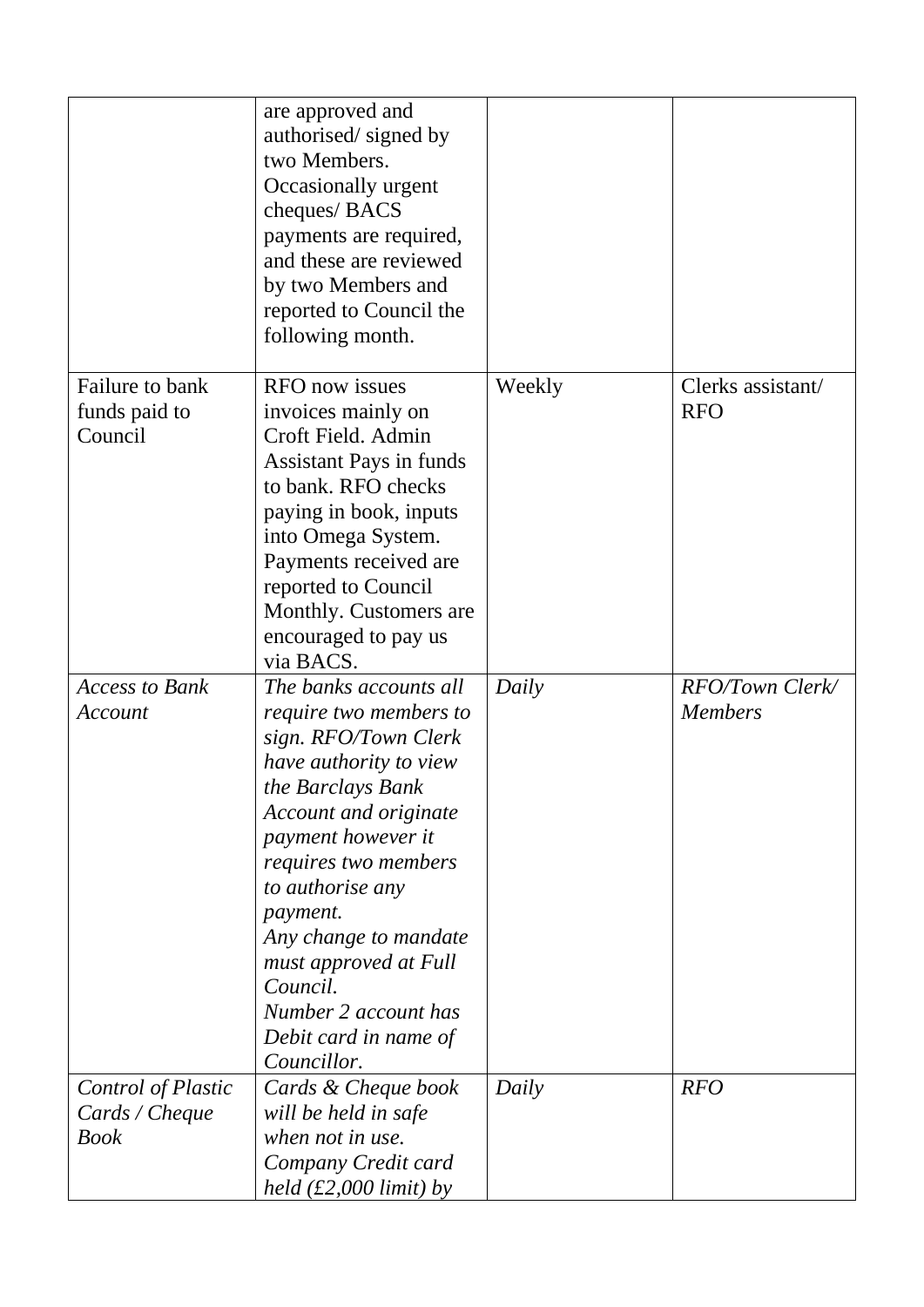|                          | Town Clerk. RFO                                            |                  |                                          |
|--------------------------|------------------------------------------------------------|------------------|------------------------------------------|
|                          | reconcile statement                                        |                  |                                          |
|                          | monthly to order book.                                     |                  |                                          |
|                          | Credit card                                                |                  |                                          |
|                          | automatically debited to                                   |                  |                                          |
|                          | bank account by Direct                                     |                  |                                          |
|                          | Debit.                                                     |                  |                                          |
| <b>Bank Accounts</b>     | RFO monthly reconciles<br>all bank accounts.<br>Produces a | Monthly          | RFO/Town<br>Clerk/Chairman of<br>Finance |
|                          | reconciliation report                                      |                  |                                          |
|                          | with supporting                                            |                  |                                          |
|                          | documentation. Hands it                                    |                  |                                          |
|                          | to Town clerk /                                            |                  |                                          |
|                          | Chairman of Finance for                                    |                  |                                          |
|                          | review. Appears on the                                     |                  |                                          |
|                          | Bi-monthly Finance $\&$                                    |                  |                                          |
|                          | General Purpose agenda                                     |                  |                                          |
| Invoicing from           | Admin Assistant at                                         | Weekly           | <b>RFO/Town Clerk</b>                    |
| <b>Bookings at Croft</b> | present controls                                           |                  |                                          |
| Field                    | bookings. Request for                                      |                  |                                          |
|                          | invoicing passed to                                        |                  |                                          |
|                          | RFO to undertake and                                       |                  |                                          |
|                          | issue. RFO undertakes                                      |                  |                                          |
|                          | to chase outstanding                                       |                  |                                          |
|                          | debts. Booking invoices                                    |                  |                                          |
|                          | are often issued in                                        |                  |                                          |
|                          | arrears                                                    |                  |                                          |
| Management of            | <b>Fixed term Deposits are</b>                             | Usually Annually | <b>RFO</b>                               |
| <b>Fixed Term &amp;</b>  | diarised and now follow                                    |                  |                                          |
| Deposit Accounts         | <b>Investment Policy</b>                                   |                  |                                          |
|                          | guidelines with RFO                                        |                  |                                          |
|                          | reporting to $F \& G P$                                    |                  |                                          |
|                          | meeting. Newbury                                           |                  |                                          |
|                          | <b>Building Society no</b>                                 |                  |                                          |
|                          | notice account will be                                     |                  |                                          |
|                          | reviewed at the same                                       |                  |                                          |
|                          | time.                                                      |                  |                                          |
| <b>BACS</b> Payments     | Barclays System when                                       |                  | <b>RFO</b>                               |
|                          | originating payments                                       |                  |                                          |
|                          | now warns of any new                                       |                  |                                          |
|                          | bank sorting code / bank                                   |                  |                                          |
|                          | accounts not paid                                          |                  |                                          |
|                          | before. RFO to check                                       |                  |                                          |